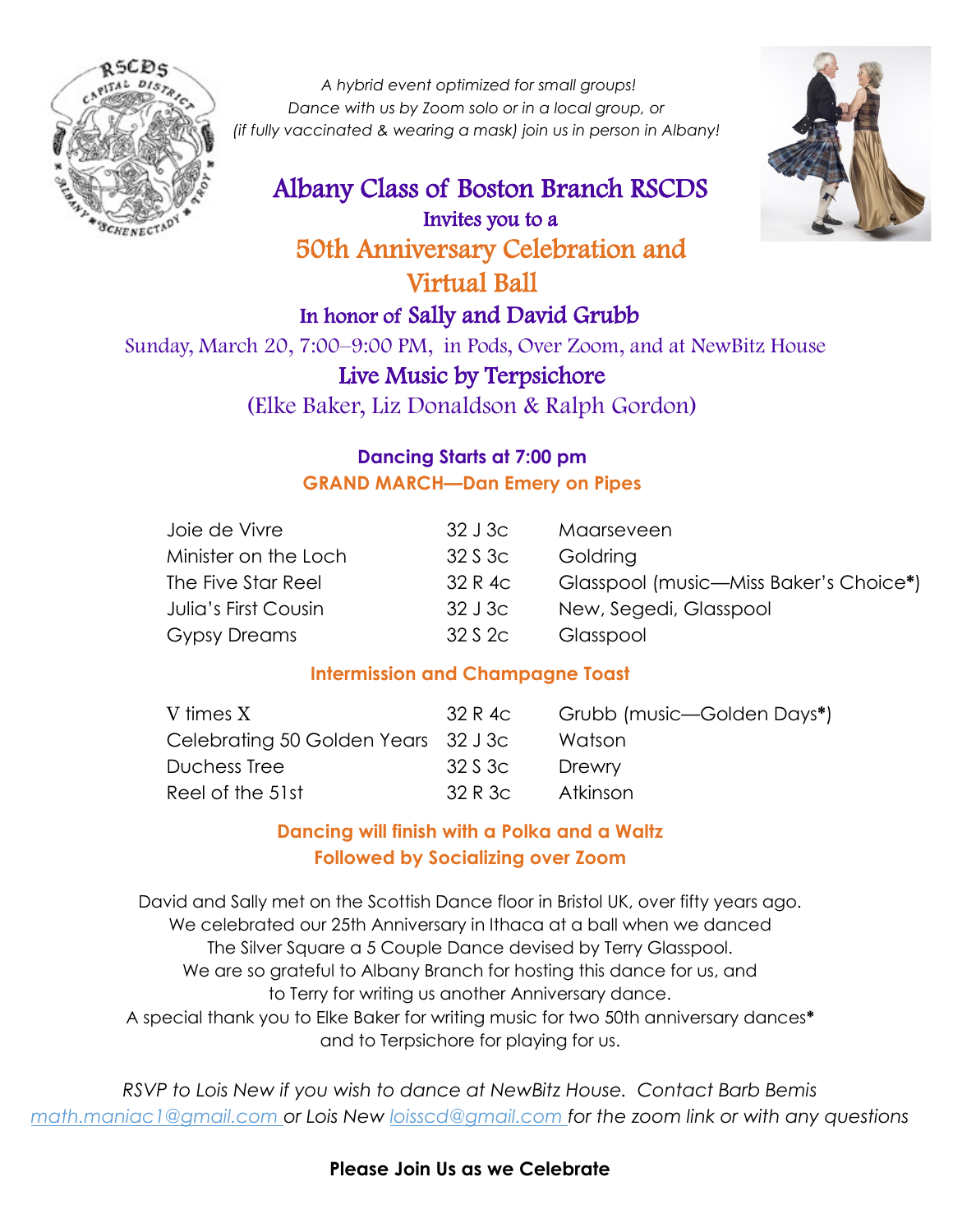#### **Joie de Vivre J32 · 3/4L** *Irene van Maarseveen* **RSCDS Book 39**

- 1-8 1s set, cast 1 place (2s step up) 1s dance down between 3s  $\&$  cast up to  $2^{nd}$  place on own sides
- 9-16 2s+1s+3s turn (RH) & chase ½ way round clockwise
- 17-24 3s+1s+2s dance Back to Back, set  $\& \frac{1}{2}$  turn partners (RH) for Allemande
- 25-32 3s+1s+2s dance Allemande

#### **The Minister on the Loch S32 · 3/3L** *Roy Goldring* **Magazine Dances**

- 1-8 1s+2s dance Diamond Poussette
- 9-16 1s dance down for 2 steps, turn (BH), dance up to top & turn (BH) remaining in centre, facing up
- 17-24 1s+3s dance double Fig of 8 round 2s with 1s casting to start
- 25-32 1M+2M turn (LH) 1½ times **WHILE** 1L+2L turn (RH) 1½ times, 1M+3M turn (RH) 1½ times **WHILE** 1L+3L turn (LH) 1½ times

## **The Five Star Reel R32 4/4L** *Glasspool*

*3s and 4s start crossed over* 

- 1-8 1s lead down the middle and up
- 9-12 1s+2s and 3s+4s RHA. 1L and 4L stay facing out
- 13-16 2s+3s LHA **WHILE** 1s+4s chase clockwise around them to opposite ends. End 4 2 3x 1x
- 17- 20 4s+2s and 3s+1s RHA
- 21- 24 4s+2s and 3s+1s Set and Link

*Those moving to the ends of the set (2s, 3s) do a normal set and link. Those moving toward the center of the set (1s, 4s) do not curl into place in the link but keep moving a little further up and down the set, to end with 1M and 4M back-to-back ready for …*

25-32 1s+4s reel of 4 across the set in the center. (1M RSh to 4L, 4M RSh to 1L) End 2 4 1x 3x

> *Finishing positions are to the dancer's right as they face in the line of four so, on bars 30-32, after passing LS, the W should dance straight out and cast to their left, while, on bars 31-32, the M should pass RS to change places on the diagonal.*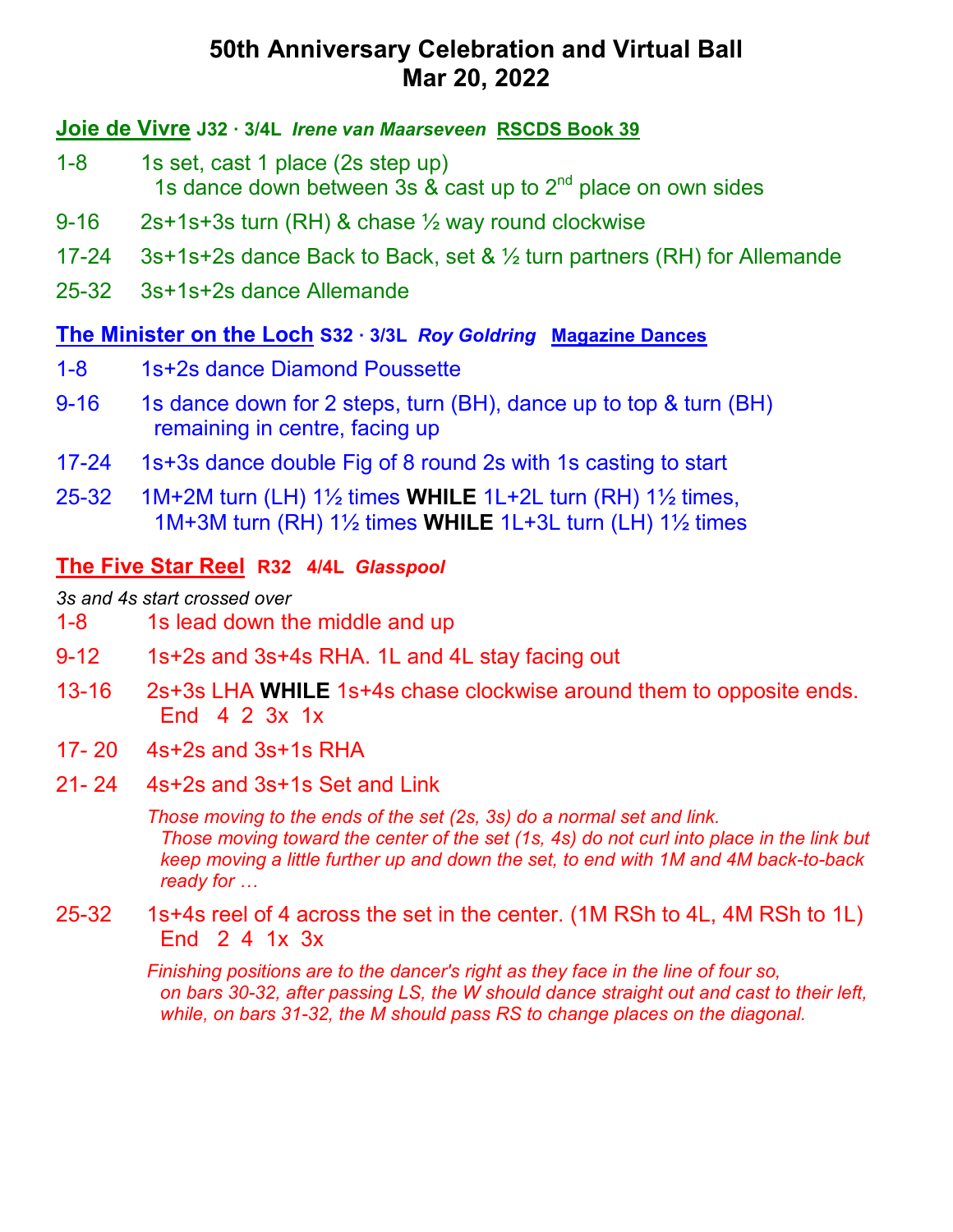#### **Julia's First Cousin J32 3/4L New, Segedi, Glasspool**

- 1- 4 1s cross (RH), cast off (2s step up)
- 5- 8 1s  $\frac{1}{2}$  Fig8 (1M up, 1W down) to end in  $2^{nd}$  place own sides, facing 1<sup>st</sup> corners.
- 9-16 1s dance back to back with  $1<sup>st</sup>$  corners then turn them (RH)
- 17-24 1s dance back to back with 2nd corners, passing **LSh** to begin, then turn them (LH).
- 25-32 RHA (1W with 2s, 1M with 3s). 2s+1s+3s turn (RH).

#### **Gypsy Dreams S32 · 2/4L** *Terry Glasspool***: An Itch to Dance**

- 1-8 1s cross (RH),  $\frac{1}{2}$  turn 2s (LH). 2s+1s chase anticlockwise 1 place  $\frac{3}{4}$  turn (LH) into centre to a line of 4 across (Ladies BtoB facing ptnrs)
- 9-16 All dance Gypsy Poussette :

Box setting:

- **9** All set to the right turning 1/4 turn to right
- **10** All set to the left (facing away from partner) &  $\frac{1}{4}$  turn to right
- **11** All set to the right (facing partner, Men pass BtoB) & 1/4 turn to right
- **12** All set to the left (facing away from partner & passing BtoB) & no turn, partners now facing away from each other (but not lined up BtoB)

Gypsy turn:

- **13-14** All cast to right & dance around partners ½ way to face partners
- **15-16** All ¾ turn partners (BH) into a line across, Men back to back in middle
- 17-24 1s+2s dance reel of 4 across, ending in prom hold, 2s facing down & 1s facing up (Men with partner on their right)
- 25-32 1s+2s Promenade  $\frac{1}{4}$  around each other (Men staying LSh to LSh), into the last 7 bars of the Tournée.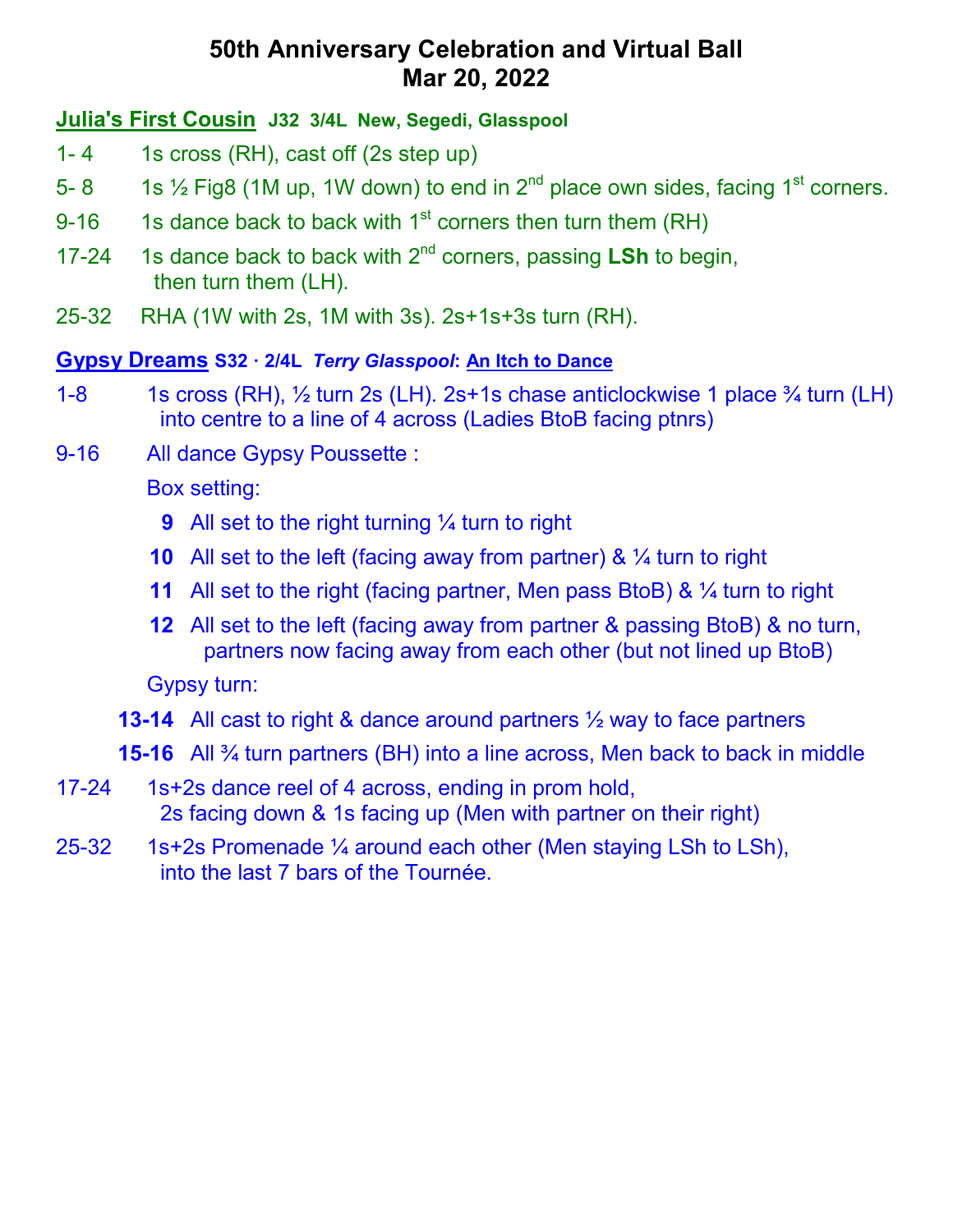## **V Times X R32 4/4L** *Grubb*

- 1-4 1M+2L cross (RH). 1L+2M cross (RH). 1L stay facing out for
- 5-8 1s+3s ½ LHA and set.
- 9-12 1M+4L cross (RH). 1L+4M cross (RH). 1L+4M retain hands
- 13-16 2s+3s also 4s+1s ½ RHA and set. End facing up and down, ready for …
- 17-20 ½ reels of 4 on the sides. Continue facing up and down
- 21-24 4M+1M, 4L+1L, 2M+3M, 2L+3L change places (RH). All set.
- 25-32 Circle clockwise ½ way. All cross (RH) and set. (1s may choose to birl)

## **Celebrating 50 Golden Years J32 · 3/4L** *Marilyn Watson*

- 1-8 1s+2s Espagnole, 1s finish facing 2M, 1M behind 1W
- 9-16 1s+1st corners  $\frac{1}{2}$  RSh tandem Reel of 3 (with lead change) Finish facing 3M with 1M leading. 1s+2<sup>nd</sup> corners  $\frac{1}{2}$  RSh tandem Reel of 3 (with lead change). Finish facing 2M (in 3W's position) with 1W leading
- 17-24  $\frac{1}{2}$  LSh tandem Reel of 3 across (No lead change) Finish facing 1M's position. ½ LSh tandem Reel of 3 across with 3s (LSh to 3W) (No lead change) End (3,1,2)
- 25-32 All set. All cross (RH). All chase clockwise ½ way (2,1,3)

### **The Duchess Tree S32 · 3/4L** *John Drewry***: Summer Collection 4**

1-8 Reels of 3 on sides Start: 1s dance in & cast, 2s cross up (LH) 3s dance in, join NH facing down and cast up. All take hands where possible.

> End: 2s in  $2^{nd}$  place opposite side, 1s & 3s end in middle, 1s facing down (NHJ), 3s facing up (NHJ)

- 9-16 All set, circle left for 2 bars, Men turn Lady on right (BH) once round & continue circle to places
- 17-24 1s+2s dance RHA & end facing up, 1s cast 1 place & lead up **WHILE** 2s lead up, crossing, & cast 1 place
- 25-32 1s+2s dance Allemande